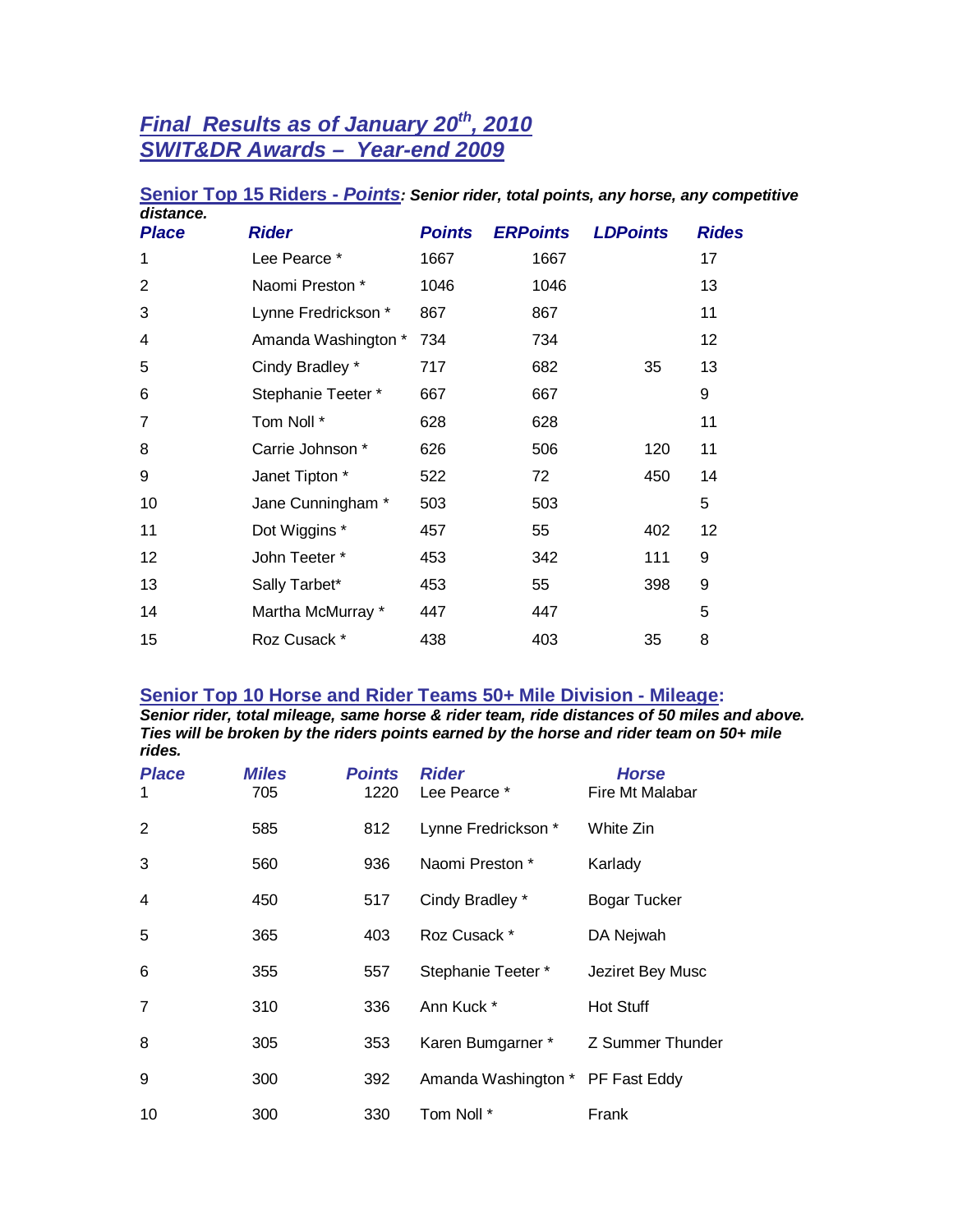#### **Senior Top 5 Horse and Rider Teams 25-Mile Division - Mileage:**

*Senior rider, total mileage, same horse and rider team, ride distances of 25-35 miles. Ties will be broken by the rider's points earned by the horse and rider team on 25-35 mile rides.*

| <b>Place</b><br>$\mathbf 1$ | <b>Miles</b><br>330 | <b>Points</b><br>417 | <b>Rider</b><br>Janet Tipton * | <b>Horse</b><br>Lady Jasmine |
|-----------------------------|---------------------|----------------------|--------------------------------|------------------------------|
| 2                           | 300                 | 402                  | Dot Wiggins *                  | <b>JAC Karisma</b>           |
| 3                           | 205                 | 353                  | Michele Unsworth *             | Morgan                       |
| $\overline{4}$              | 165                 | 218                  | Laurie Wells *                 | Desert Rose                  |
| 5                           | 165                 | 168                  | Mary Garner *                  | DA Rabikhtafa (Rab)          |

#### **Junior Top 2 Horse and Rider Teams 50+ Mile Division - Mileage:**

*Junior rider, total mileage, same horse & rider team, ride distances of 50 miles and above. Ties will be broken by the rider's points earned by the horse and rider team on 50+ mile rides.*

| <b>Place</b>         | <b>Miles</b> | <b>Horse</b> | <b>Rider</b> |
|----------------------|--------------|--------------|--------------|
| No juniors this year |              |              |              |

|              |              | Junior Top 2 Riders - Points: Junior rider, total points, any horse, any competitive |                  |                  |
|--------------|--------------|--------------------------------------------------------------------------------------|------------------|------------------|
| distance.    |              |                                                                                      |                  |                  |
| <b>Place</b> | <b>Rider</b> | <b>Total points</b>                                                                  | <b>ER Points</b> | <b>LD Points</b> |

**No juniors this year**

**Junior Top 1 Horse and Rider Teams 25-Mile Division - Mileage:** *Junior rider, total mileage, same horse and rider team, ride distances of 25-35 miles. Ties will be broken by the rider's points earned by the horse and rider team on 25-35 mile rides.*

*LD Miles Rider Horse*  **No juniors this year**

**Best-Best Condition 50+ Mile Division***: this award is given to the horse with the most "Best Condition" awards in the 50-mile and over rides. The horse must have at least 2 BC awards in 50-mile and over rides to qualify for this award. Junior or Senior rider and can be a different rider. Ties will be broken by the total miles of rides on which the BC's were earned.*

| <b>Horse</b>    | <b>Rider</b> | <b>Best Conditions</b> |
|-----------------|--------------|------------------------|
| Fire Mt Malabar | Lee Pearce * |                        |

**Best-Best Condition 25-Mile Division:** *this award is given to the horse with the most "Best Condition" awards in the ride distances of 25-35 miles. The horse must have at least 2 BC awards to qualify for this award. Junior or Senior rider and can be a different rider. Ties will be broken by the total miles of rides on which the BC's were earned.*

| <b>Horse</b> | <b>Rider</b>    | <b>Best Conditions</b> |
|--------------|-----------------|------------------------|
| Bey Khan     | Linda Walberg * |                        |